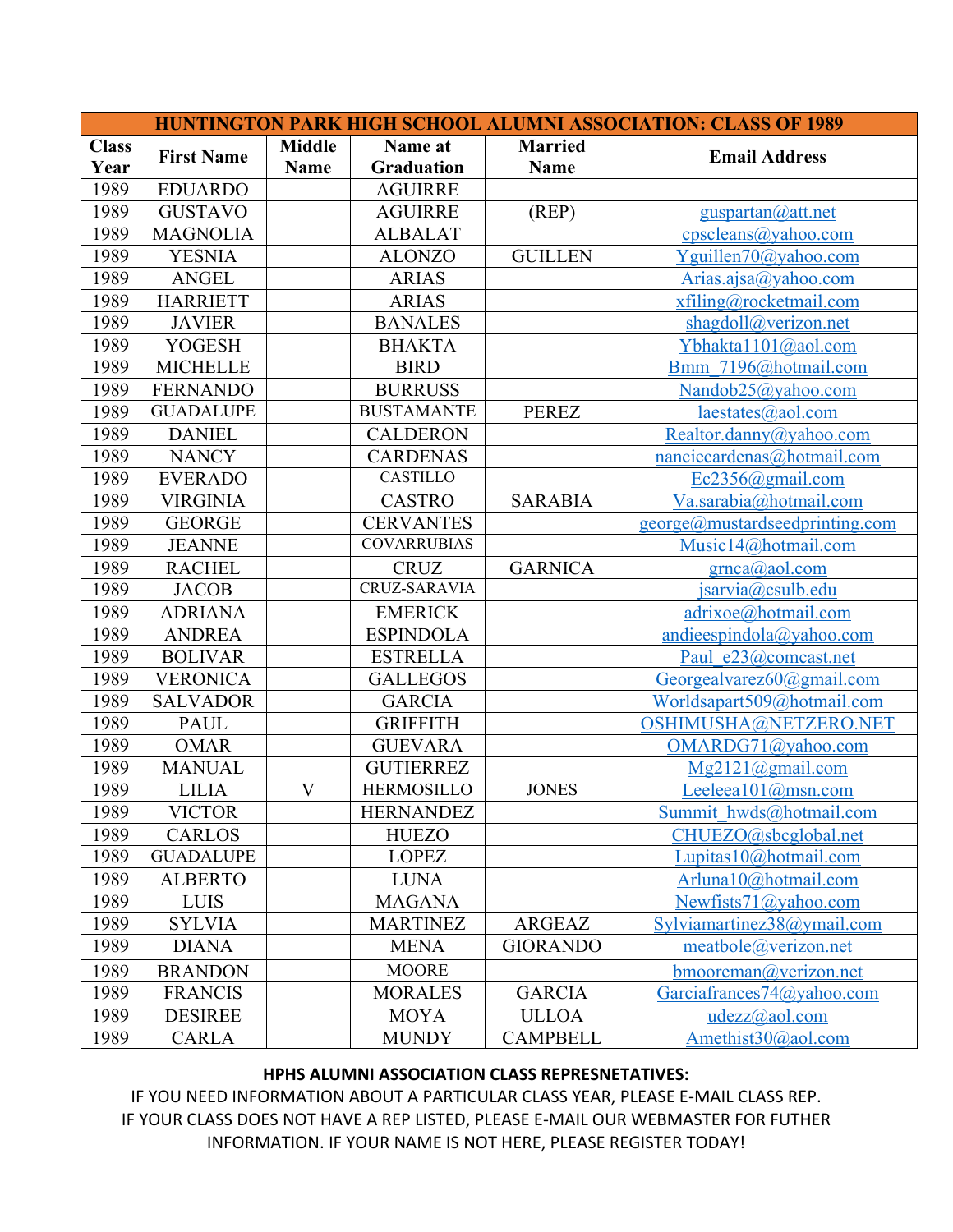| 1989 | <b>KENT</b>      | <b>NIEVES</b>    |                 | kentnieves@hotmail.com          |
|------|------------------|------------------|-----------------|---------------------------------|
| 1989 | <b>ARACELI</b>   | <b>NUNEZ</b>     |                 | Samu03@sbcglobal.net            |
| 1989 | <b>LUIS</b>      | <b>OSORIO</b>    |                 | marlouie@hotmail.com            |
| 1989 | <b>FERNANDO</b>  | ORTIZ            |                 |                                 |
| 1989 | <b>MICHELLE</b>  | PAZ              | <b>ESPINOZA</b> | Mespinoza737@aol.com            |
| 1989 | <b>MARIA</b>     | <b>PINA</b>      |                 | julie@maravilla.org             |
| 1989 | <b>GUISELLE</b>  | <b>PEREZ</b>     | <b>GONZALEZ</b> | gsellg@sbcglobal.net            |
| 1989 | <b>LILIA</b>     | <b>PEREZ</b>     | <b>SALAZAR</b>  | $Lilysalazar03(a)gmail.com$     |
| 1989 | <b>MARIO</b>     | <b>PEREZ</b>     |                 | Mariojon07@yahoo.com            |
| 1989 | <b>PATTY</b>     | <b>PEREZ</b>     | <b>MARTIN</b>   | Pattysfam4@clearwire.net        |
| 1989 | <b>CARLOS</b>    | <b>POLANCO</b>   |                 | Texas.who@gmail.com             |
| 1989 | <b>ARMANDO</b>   | <b>PORTILLO</b>  |                 | rrmando@yahoo.com               |
|      |                  |                  |                 | www.heavenlyorganic.com         |
| 1989 | <b>CATHERINE</b> | <b>QUESADA</b>   |                 | $amarisssa$ @yahoo.com          |
| 1989 | <b>GONZALO</b>   | <b>RAMIREZ</b>   |                 | gramirez@lausd.k12.ca.us        |
| 1989 | <b>SERGIO</b>    | <b>REYNAGA</b>   |                 | Reynagas1000@yahoo.com          |
| 1989 | <b>ISMAEL</b>    | <b>RODRIGUEZ</b> | <b>JR</b>       | Rodriguez ismael $ir@lilly.com$ |
| 1989 | <b>SERGIO</b>    | <b>RODRIGUEZ</b> |                 | Serrod271@yahoo.com             |
| 1989 | <b>LINDA</b>     | <b>ROMERO</b>    |                 | Linijoe71@yahoo.com             |
| 1989 | <b>GERARDO</b>   | <b>RUELAS</b>    |                 | Gerardo.ruelas@state.nm.us      |
| 1989 | <b>HILDA</b>     | <b>SALAZAR</b>   | <b>ALARCON</b>  | halarcon@sbcglobal.net          |
| 1989 | <b>JUAN</b>      | <b>SANDOVAL</b>  |                 | jcsandovalm@netzero.net         |
| 1989 | <b>BEATRICE</b>  | <b>SAUCEDO</b>   |                 | bsaucedo@csu.fullerton.edu      |
| 1989 | <b>NANCY</b>     | <b>SOLTERO</b>   |                 | catwomansol@sbcglobal.net       |
| 1989 | <b>ADRIANA</b>   | VALENZUELA       | <b>ESPINOSA</b> | Espii5@msn.com                  |
| 1989 | <b>ALEX</b>      | <b>VASQUEZ</b>   |                 |                                 |
| 1989 | <b>MARK</b>      | <b>ZUNIGA</b>    |                 | Zuni443@yahoo.com               |
| 1989 | <b>CARLOS</b>    | <b>FERNANDEZ</b> |                 | karlosfer2003@yahoo.com         |
| 1989 | <b>MIRIAM</b>    | <b>CALVILLO</b>  | <b>SERVIN</b>   | La2vegas71@yahoo.com            |
| 1989 | <b>PABLO</b>     | <b>JIMENEZ</b>   |                 | pauljimenezir@yaoo.com          |
| 1989 |                  |                  |                 |                                 |
| 1989 |                  |                  |                 |                                 |
| 1989 |                  |                  |                 |                                 |
| 1989 |                  |                  |                 |                                 |
| 1989 |                  |                  |                 |                                 |
| 1989 |                  |                  |                 |                                 |
| 1989 |                  |                  |                 |                                 |
| 1989 |                  |                  |                 |                                 |
| 1989 |                  |                  |                 |                                 |
| 1989 |                  |                  |                 |                                 |
| 1989 |                  |                  |                 |                                 |
| 1989 |                  |                  |                 |                                 |

## **HPHS ALUMNI ASSOCIATION CLASS REPRESNETATIVES:**

IF YOU NEED INFORMATION ABOUT A PARTICULAR CLASS YEAR, PLEASE E-MAIL CLASS REP. IF YOUR CLASS DOES NOT HAVE A REP LISTED, PLEASE E-MAIL OUR WEBMASTER FOR FUTHER INFORMATION. IF YOUR NAME IS NOT HERE, PLEASE REGISTER TODAY!